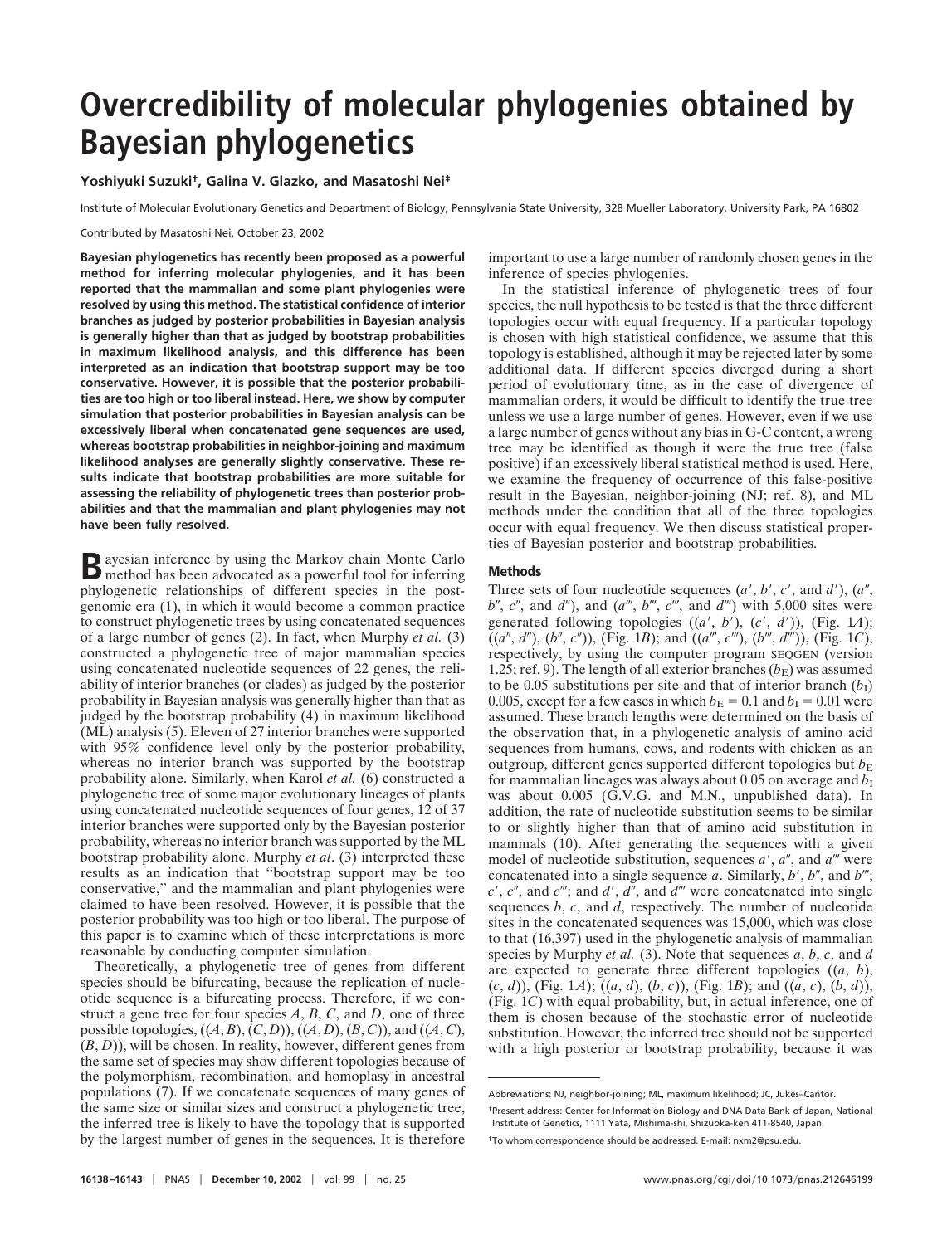

Fig. 1. Model trees used for generating concatenated sequences ( $A-C$ ) and completely linked sequences ( $D$ ).  $b<sub>E</sub>$  and  $b<sub>I</sub>$  indicate the lengths of exterior and interior branches, respectively. No interior branch exists in *D*.

chosen just by chance. Therefore, if it happened to be supported, the result was judged as a false-positive.

In this paper, we used simple models of nucleotide substitution to reveal the major features of Bayesian and bootstrap probabilities. The models used were the Jukes–Cantor (JC) and Kimura models, with or without rate variation among sites (11).

The phylogenetic tree of sequences *a*, *b*, *c*, and *d* was inferred by the Bayesian, NJ, and ML methods. We used the computer program MRBAYES (version 2.01; ref. 12) for constructing Bayesian trees. One cold and three incrementally heated chains were run for 2,000,000 generations, with random starting trees and the temperature parameter value of 0.2. Trees were sampled every 100 generations from the last 1,000,000 generations (well after the chain reached stationality), and 10,000 sampled trees were used for inferring a Bayesian tree. MEGA (version 2.1; ref. 13) and PAUP\* (version 4.0b8a; ref. 14) were used for constructing NJ and ML trees, respectively. In both methods, we conducted 1,000 bootstrap resamplings. In the case of ML trees, the nucleotide frequencies were estimated by the observed frequencies (the default option of PAUP\*). Bayesian, NJ, and ML trees were judged as false-positives when the posterior or bootstrap probability was 95%. The entire procedure was repeated 50 times (replications) for estimating the false-positive rate of these methods. Note that the expected false-positive rate (type-I error) is 5% for all methods because the confidence level is 95%.

#### **Results**

We first analyzed the concatenated sequences generated with the JC model and the expected branch lengths of  $b_E = 0.05$  and  $b<sub>I</sub> = 0.005$  in each of the three model trees. Bayesian analysis produced topologies  $((a, b), (c, d)), ((a, d), (b, c))$ , and  $((a, c),$ (*b*, *d*)) in 16 (32%), 14 (28%), and 20 (40%) replications, respectively (Table 1). These frequencies were more or less equal to one another, because the topologies were chosen with the same probability in each replication. However, the posterior probability was  $85\%$  on average and  $>95\%$  in 21 replications (42%). Therefore, the false-positive rate was much higher than the expected (5%), indicating that the Bayesian

**Table 1. Frequencies of false-positives inferred by Bayesian posterior probability and NJ and ML bootstrap probabilities for JC and Kimura models**

| $b_{\rm E}$ | b <sub>1</sub> | R        | Bayesian posterior probability |          |          |          |           | NJ bootstrap probability |         |         |                      |           | ML bootstrap probability |                    |         |                   |    |
|-------------|----------------|----------|--------------------------------|----------|----------|----------|-----------|--------------------------|---------|---------|----------------------|-----------|--------------------------|--------------------|---------|-------------------|----|
|             |                |          | A                              | B        | C        | All      | $\bar{P}$ | Α                        | В       | C       | All                  | $\bar{P}$ | Α                        | В                  | C       | All               | P  |
| 0.05        | 0.005          | 0.5(0.5) | 8                              | 5        | 8        | 21       | 85        |                          | 0       |         | 2                    | 63        | $\mathbf 0$              | $\mathbf 0$        | 0       | $\mathbf 0$       | 64 |
|             |                |          | 16                             | 14       | 20       | 50       |           | 17                       | 13      | 20      | 50                   |           | 16                       | 14                 | 20      | 50                |    |
| 0.1         | 0.01           | 0.5(0.5) | 6                              | 7        | 7        | 20       | 85        |                          | 0       | 0       |                      | 64        | 0                        | 0                  | 0       | $\mathbf 0$       | 65 |
|             |                |          | 18                             | 20       | 12       | 50       |           | 16                       | 19      | 15      | 50                   |           | 18                       | 20                 | 12      | 50                |    |
| 0.05        | 0.005          | 5(0.5)   | 14<br>19                       | 13<br>19 | 9<br>12  | 36<br>50 | 91        | 0<br>17                  | 0<br>20 | 0<br>13 | $\mathbf 0$<br>50    | 62        | 0<br>19                  | 0<br>19            | 0<br>12 | $\mathbf 0$<br>50 | 63 |
| 0.1         | 0.01           | 5(0.5)   | 12<br>18                       | 14<br>16 | 11<br>16 | 37<br>50 | 95        | 0<br>19                  | 18      | 13      | 2<br>50              | 68        | $\mathbf 0$<br>18        | 0<br>16            | 16      | 1<br>50           | 69 |
| 0.05        | $\mathbf 0$    | 5(0.5)   | 11<br>18                       | 14<br>21 | 6<br>11  | 31<br>50 | 89        | 18                       | 0<br>22 | 10      | $\overline{2}$<br>50 | 68        | 1<br>18                  | 0<br>21            | 1<br>11 | 2<br>50           | 66 |
| 0.1         | 0              | 5(0.5)   | 11<br>18                       | 13<br>16 | 15<br>16 | 39<br>50 | 95        | $\mathbf{0}$<br>16       | 0<br>18 | 16      | 50                   | 69        | $\Omega$<br>18           | $\mathbf{0}$<br>16 | 16      | 50                | 68 |

The number of false-positive cases (replications) is given above the line, and the number of replications that supported tree *A*, *B*, or *C* (see Fig. 1) is given below the line. All, results for all replications;  $\bar{P}$ , average probability for all replications; *R*, transition/transversion ratio used for generating sequence data (*R* value used for phylogenetic inference is given in parentheses).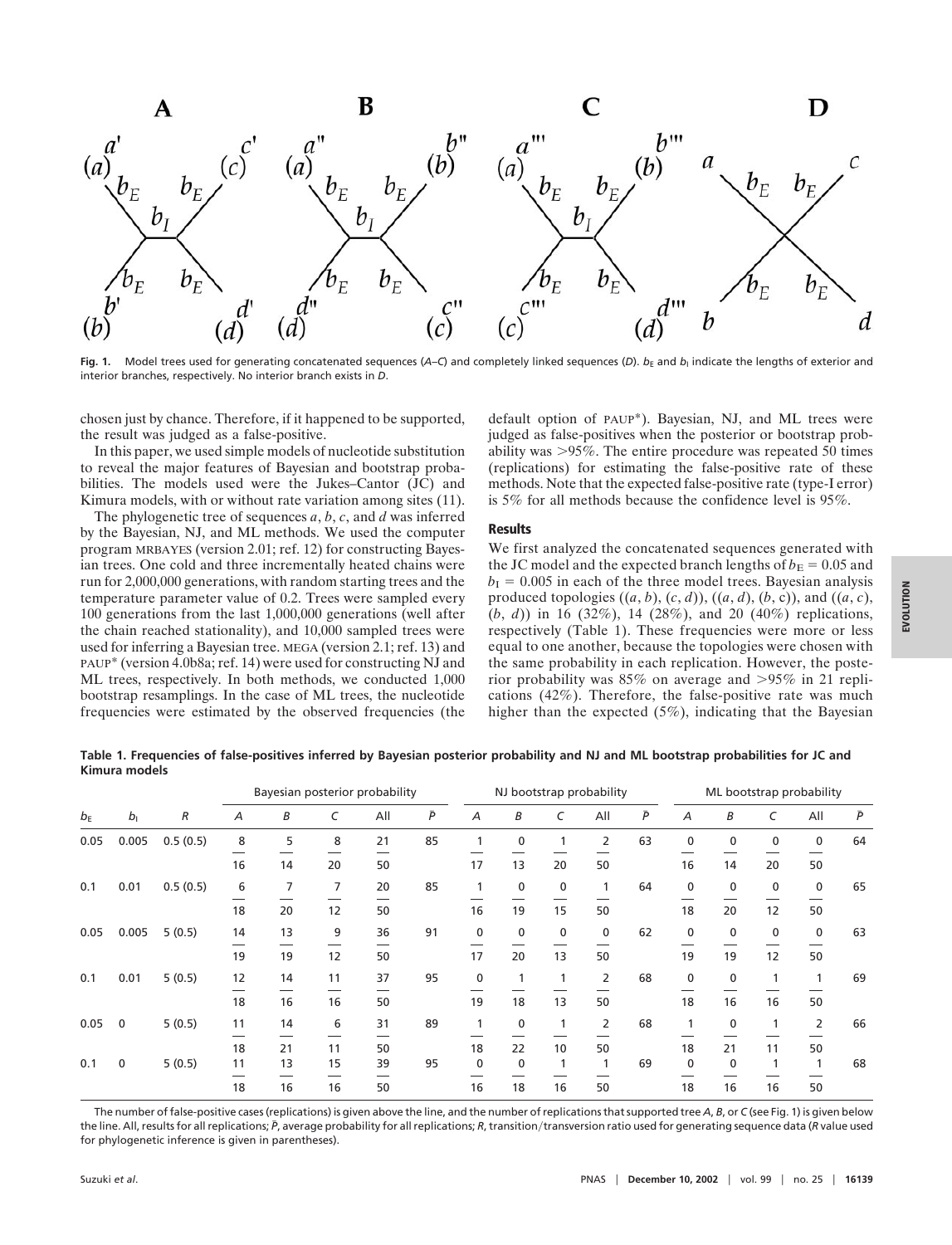posterior probability is excessively high as an indication of statistical confidence.

By contrast, the NJ bootstrap probability was 63% on average and  $>95\%$  in two replications (4%; Table 1). The average ML bootstrap probability was 64%, with no false-positives. These false-positive rates were similar to or lower than the expected rate, indicating that the NJ and ML bootstrap probabilities are slightly conservative.

In Fig. 2, the Bayesian posterior probability and the NJ and ML bootstrap probabilities obtained for the same set of sequences are plotted as a scattergram to show the relationship between them. NJ and ML bootstrap probabilities are located roughly on the diagonal line (Fig. 2*C*), indicating that they are similar to each other. However, the posterior probability is much higher than the bootstrap probability; the former is  $\approx$  100% when the latter is 70% or higher (Fig. 2 *A* and *B*). Similar results were obtained when we analyzed the concatenated sequences generated under the assumption of  $b_E = 0.1$  and  $b_I = 0.01$  in the model trees (Table 1; Fig. 2 *D*–*F*).

In the above analysis, we used the same (JC) model for generating and analyzing the sequences. In actual data analysis, however, we usually do not know the correct model by which the sequences were generated but assume a simplified model for analyzing them. To examine the effect of using a simplified model on the false-positive rate, we generated the sequences following Kimura's model (15), with a transition/transversion ratio (*R*) of 5 and analyzed them using the JC model. Note that, in the JC model,  $R = 0.5$ . When we used  $b<sub>E</sub> = 0.05$  and  $b<sub>I</sub> = 0.005$ in the model trees, the Bayesian posterior probability was 91% on average and  $>95\%$  in 36 replications (72%), whereas the NJ and ML bootstrap probabilities were 62% and 63% on average, respectively, both with no false-positives (Table 1). In the scattergram, two bootstrap probabilities seem to be similar to each other (Fig. 2*I*), but the posterior probability is  $\approx$  100% when the bootstrap probability is  $\approx 60\%$  or higher (Fig. 2 *G* and *H*). We obtained similar results under the assumption of  $b_E = 0.1$  and  $b<sub>I</sub> = 0.01$  in the model trees (Table 1; Fig. 2 *J–L*). These results indicate that the posterior probability is unreasonably high in the analysis of concatenated sequences whereas the bootstrap probability is still slightly conservative.

We then generated unconcatenated nucleotide sequences with 15,000 sites following the star phylogeny (Fig. 1*D*) using the Kimura model with  $R = 5$  and analyzed them using the JC model, to examine the effect of using a simplified model on the phylogenetic analysis of completely linked sequences. Note that the star phylogeny is usually used as the null hypothesis tree in statistical inference of phylogenetic trees of completely linked sequences (11). When we used  $b_E = 0.05$  and  $b_I = 0$  in the model trees, the Bayesian posterior probability was 89% on average and 95% in 31 replications (62%; Table 1). By contrast, the NJ and ML bootstrap probabilities were 68% and 66% on average, respectively, and  $>95\%$  in two replications (4%). In the scattergram, NJ and ML bootstrap probabilities are again similar to each other (Fig. 2*O*), whereas the posterior probability is  $\approx 100\%$ when the bootstrap probability is 70% or higher (Fig. 2 *M* and *N*). Similar results were also obtained when we used  $b_E = 0.1$ and  $b_I = 0$  (Table 1; Fig. 2P–*R*), indicating that the posterior probability is excessively high even in the analysis of completely linked sequences whereas the bootstrap probability is again slightly conservative.

In actual DNA sequences the evolutionary rate varies from nucleotide site to nucleotide site, and this variation is usually approximated by a gamma  $(\Gamma)$  distribution (16). We therefore conducted another simulation using the JC +  $\Gamma$  and the Kimura  $+ \Gamma$  model. First, we generated concatenated sequences using the  $JC + \Gamma$  model with a gamma parameter value (*a*) of 1 and the expected branch lengths of  $b_E = 0.05$  and  $b<sub>I</sub> = 0.005$  and inferred Bayesian, NJ, and ML trees using the

same  $JC + \Gamma$  model. In this case, topologies *A*, *B*, and *C* were obtained again with nearly the same frequencies in all Bayesian, NJ, and ML analyses (data not shown). In the case of Bayesian analysis, however, the posterior probability was  $>95\%$  in 22 of the 50 replications (44%), and the average probability value for all replications  $(\vec{P})$  was 84% (Table 2). By contrast, the bootstrap probability was  $>95\%$  only in two replications in NJ analysis and only in one replication in ML.  $\bar{P}$  was 63% in NJ and 65% in ML. When we generated sequence data using the Kimura  $+ \Gamma$  model with  $R = 5$  and  $a = 1$  and constructed Bayesian, NJ, and ML trees using the same model, the results were nearly the same (Table 2). In NJ, the false positive rate (10%) was higher than that (4%) for the case of the JC +  $\Gamma$  model probably by chance, but the  $\bar{P}$  value (66%) was nearly the same as that for the latter case or the cases considered in Table 1.

When the sequence data were generated by the  $JC + \Gamma$  model  $(R = 0.5$  and  $a = 1)$  but phylogenetic inference was done with the JC model ( $R = 0.5$  and  $a = \infty$ ), the false positive rate was 41/50 or 82% and  $\bar{P}$  was 95% for Bayesian analysis. By contrast, the false positive rate was  $4\%$  and  $\overline{P}$  was  $64-65\%$  for NJ and ML. When the sequences were generated by the Kimura  $+$  A model  $(R = 5$  and  $a = 1)$  and trees were inferred with either the JC ( $R = 1$ 0.5 and  $a = \infty$ ) or the Kimura ( $R = 5$  and  $a = \infty$ ) model, the false positive rate and the  $\bar{P}$  value were essentially the same as those for the above case. Therefore, the false-positive rate is too high in Bayesian analysis, whereas it is close to the expected value (5%) in NJ and ML. Tables 1 and 2 show that both NJ and ML bootstrap tests tend to be slightly conservative but that the NJ test is not always so.

#### **Discussion**

We demonstrated that the posterior probability in Bayesian phylogenetics can be excessively high in the analysis of concatenated sequences even when the same model as that for generating each gene sequence was used. The false-positive rate became even higher when a simplified model was used for phylogenetic inference. Under the same condition, the posterior probability was also excessively liberal in the analysis of completely linked sequences. In actual data analysis, we usually do not know the correct model by which the sequences were generated but use a simplified model for analyzing them, as mentioned above. The posterior probability therefore can be unreasonably high in actual data analysis even when unconcatenated sequences are used.

By contrast, the bootstrap probabilities in NJ and ML analyses were generally slightly conservative regardless of whether the correct or simplified model was used or whether the concatenated or completely linked sequences were analyzed. This is particularly so for ML analysis. The bootstrap probability therefore seems to be a conservative estimate of statistical confidence. These results are consistent with the previous observations that the false-positive rate of bootstrap probabilities in the NJ and maximum parsimony methods is lower than the expected rate in phylogenetic analysis of unconcatenated sequences, as long as these methods are not inconsistent (17–20). In fact, the bootstrap probability, when it is close to unity, is theoretically shown to be an underestimate if it is simply interpreted as the probability that the inferred tree is correct (21). However, a conservative method should be preferable to an overly liberal method in phylogenetic analysis, because we usually draw conclusions only from statistical analysis without doing any experiments (11). In addition, it may be possible to modify the resampling procedure for obtaining a less conservative value of bootstrap probability (22). The bootstrap probability therefore seems to be more suitable for assessing the reliability of phylogenetic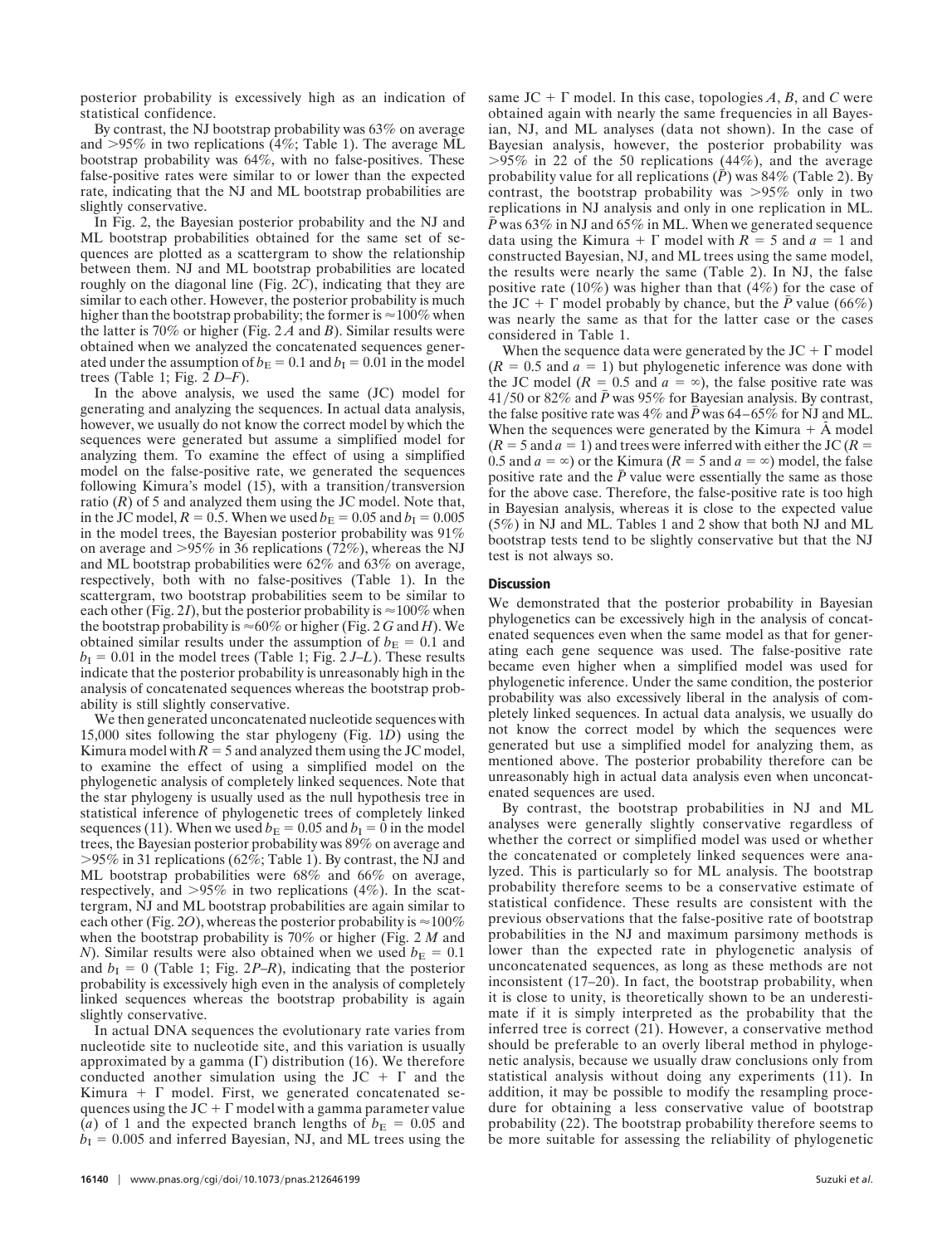

**Fig. 2.** Scattergrams of Bayesian posterior probability and NJ bootstrap probability (*A*, *D*, *G*, *J*, *M*, and *P*), posterior probability and ML bootstrap probability  $(B, E, H, K, N,$  and Q), and two bootstrap probabilities  $(C, F, I, L, O,$  and R) obtained for the same set of sequences. The sequences analyzed are (i) concatenated sequences generated by using the model trees (Fig. 1 A-C) with  $b_E = 0.05$ ,  $b_l = 0.005$  and  $R = 0.5$  (A-C);  $b_E = 0.1$ ,  $b_l = 0.01$ , and  $R = 0.5$  (D-F);  $b_E = 0.05$ ,  $b_l = 0.01$ 0.005 and  $R = 5$  (*G–I*); and  $b_E = 0.1$ ,  $b_I = 0.01$ , and  $R = 5$  (*J–L*) and (*ii*) completely linked sequences generated by using the model tree (Fig. 1*D*) with  $b_E = 0.05$ ( $M$ –O) and  $b_E = 0.1$  ( $P$ –R). Diagonal lines indicate the perfect correspondence between two probabilities.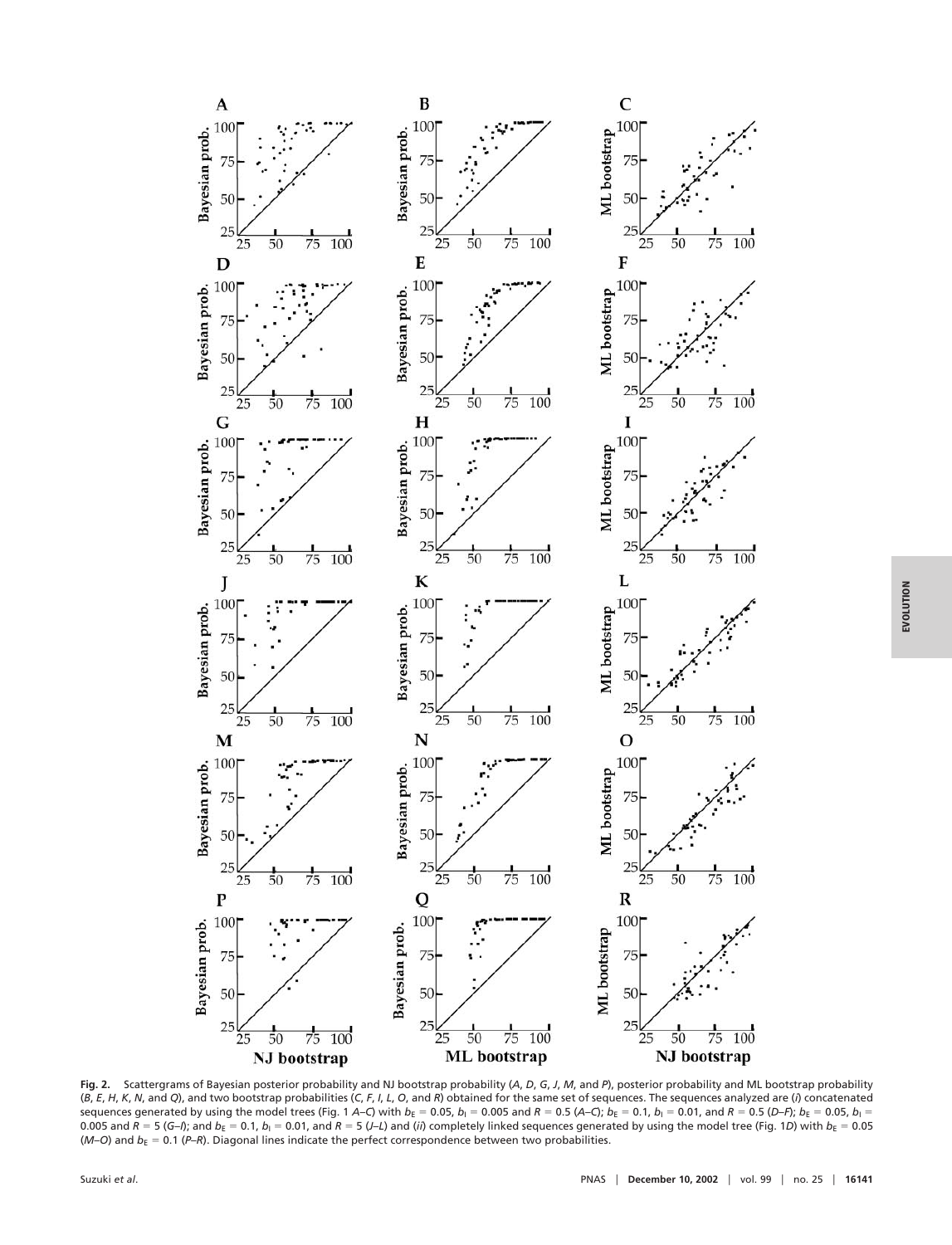|             |       |          | a              | Bayes, prob. |    | NJ boot. prob. |    | ML boot. prob. |    |  |
|-------------|-------|----------|----------------|--------------|----|----------------|----|----------------|----|--|
| $b_{\rm F}$ | $b_1$ | R        |                | All reps.    | P  | All reps.      | P  | All reps.      | P  |  |
| 0.05        | 0.005 | 0.5(0.5) | 1(1)           | 22/50        | 84 | 2/50           | 63 | 1/50           | 65 |  |
| 0.05        | 0.005 | 5(5)     | 1(1)           | 16/50        | 83 | 5/50           | 66 | 2/50           | 62 |  |
| 0.05        | 0.005 | 5(0.5)   | 1(1)           | 35/50        | 94 | 1/50           | 63 | 0/50           | 63 |  |
| 0.05        | 0.005 | 0.5(0.5) | 1 ( $\infty$ ) | 41/50        | 95 | 2/50           | 65 | 2/50           | 64 |  |
| 0.05        | 0.005 | 5(0.5)   | 1 ( $\infty$ ) | 40/50        | 96 | 3/50           | 66 | 2/50           | 65 |  |
| 0.05        | 0.005 | 5 (5)    | 1 ( $\infty$ ) | 35/50        | 92 | 3/50           | 65 | 2/50           | 65 |  |

**Table 2. Frequencies of false-positives inferred by Bayesian posterior probability and NJ and ML bootstrap** probabilities for JC +  $\Gamma$  and Kimura +  $\Gamma$  models

The number of false-positive cases (replications) is given before the slash sign, and the total number of replications is given after the slash sign. All reps., results from all replications; boot. prob., bootstrap probability; *P*, average probability for all replications; *R*, transition/transversion ratio used for generating sequence data (*R* value used for phylogenetic inference is given in parentheses); *a*, gamma parameter used for generating sequence data (*a* value used for phylogenetic inference is given in parentheses).

trees than the posterior probability, although the theoretical basis of bootstrap probability is not well understood at present.

A high Bayesian posterior probability for a given interior branch (or a clade) is obviously due to the appearance of the same branch or clade in most or all sampled trees used for constructing a consensus tree. This result is in turn caused by the fact that the highest ML tree (or set of trees) is visited again and again in the Markov chain Monte Carlo computation for the original set of sequences. In the computation of bootstrap probability, however, the original set of sequences is considered as a single evolutionary event realized with stochastic errors, and therefore the original sequences are reshuffled (bootstrap-resampled) to evaluate the reliability of the original or consensus tree. In this case, different bootstrap-resampled sequences may generate different ML or NJ trees, unless the extent of stochastic errors is small. Therefore, the bootstrap probability computed for a bootstrap consensus tree is expected to be lower than the Bayesian posterior probability. Because original sequences are always subject to stochastic errors, the reliability of an inferred tree should be evaluated by considering stochastic errors.

In the phylogenetic analyses of mammals (3) and plants (6), some interior branches were not supported by ML bootstrap probabilities, as mentioned above. Therefore, we suspect that the phylogenetic trees published in these papers may not have been established yet. Similarly, the reliability of other molecular phylogenies obtained by Bayesian phylogenetics (e.g., refs. 23– 25) should be reexamined by additional methods and additional sequence data. It is known that two different topologies for the same set of mammalian species can both be supported by high Bayesian probabilities when DNA and protein data were analyzed separately (K. Misawa and M.N., unpublished work). This finding also indicates that Bayesian phylogenetics may give overcredibility of the tree inferred.

#### **Addendum**

After completion of this paper, we came to know a paper in which a computer simulation was conducted to evaluate the reliability of Bayesian and bootstrap probabilities as a statistical confidence of interior branches (26). The model tree used was a maximum likelihood tree of 23 species of snakes

- 1. Huelsenbeck, J. P., Ronquist, F., Nielsen, R. & Bollback, J. P. (2001) *Science* **294,** 2310–2314.
- 2. Nei, M., Xu, P. & Glazko, G. (2001) *Proc. Natl. Acad. Sci. USA* **98,** 2497–2502.
- 3. Murphy, W. J., Eizirik, E., O'Brien, S. J., Madsen, O., Scally, M., Douady, C. J., Teeling, E., Ryder, O. A., Stanhope, M. J., deJong, W. W. & Springer, M. S. (2001) *Science* **294,** 2348–2351.
- 4. Felsenstein, J. (1985) *Evolution* **39,** 783–791.
- 5. Felsenstein, J. (1981) *J. Mol. Evol.* **17,** 368–376.

obtained by using the general time reversible (GTR) model of nucleotide substitution with invariable sites  $(I)$  plus a  $\Gamma$ distribution of variable-rate sites (GTR  $+$  I  $+$   $\Gamma$  model) for a portion of mitochorial DNA. By using this model tree and the same GTR  $+ I + \Gamma$  model, 120 datasets of 500 nucleotide sites were randomly generated, and each of the datasets was used to infer Bayesian and ML trees. This computation generated  $(23 – 3) \times 120 = 2400$  Bayesian posterior probability (PP) and bootstrap probability (BP) values ranging from 0% to 100%. These probability values were then classified into 10 bins with an interval of 10%. At the same time, the proportions of interior branches that were correctly inferred among 120 reconstructed trees (PBC) were computed for each bin class of PP and BP values. Comparison of PBC and PP or BP showed that BP is a clear underestimate of PBC though PP also tends to be an underestimate. From this observation, the authors concluded that PP is a better indicator of statistical confidence than BP.

This simulation is different from ours in that the same substitution model as that for sequence generation was used for phylogenetic inference without concatenation of different genes that might have evolved differently. In reality, the substitution model used for phylogenetic inference would never be the same as the real substitution pattern, and many different genes are concatenated when a large-scale data analysis is done. Therefore, we believe our simulation is more realistic than the one mentioned above. It should also be noted that the null hypothesis of the statistical tests used in the above simulation is not clearly defined, though theoretically it should be the absence (or length 0) of the interior branch under consideration (11). When a tree with many positive interior branches is used as a model tree for generating replicate datasets, the bootstrap test of this null hypothesis is quite complicated (19, 21). More theoretical studies are needed on this important problem.

We thank Dan Graur, Xun Gu, Rodney Honeycutt, Junhyong Kim, Sudhir Kumar, Bill Martin, Mike Miyamoto, Pam Soltis, and Jianzhi (George) Zhang for their comments on an earlier version of the manuscript. This work was supported by a grant from the National Institutes of Health (GM20293) to M.N.

- 6. Karol, K. G., McCourt, R. M., Cimino, M. T. & Delwiche, C. F. (2001) *Science* **294,** 2351–2353.
- 7. Nei, M. (1987) *Molecular Evolutionary Genetics* (Columbia Univ. Press, New York).
- 8. Saitou, N. & Nei, M. (1987) *Mol. Biol. Evol.* **4,** 406–425.
- 9. Rambaut, A. & Grassly, N. C. (1997) *Comput. Appl. Biosci.* **13,** 235–238.
- 10. Wolfe, K. H. & Sharp, P. M. (1993) *J. Mol. Evol.* **37,** 441–456.
- 11. Nei, M. & Kumar, S. (2000) *Molecular Evolution and Phylogenetics* (Oxford Univ. Press, Oxford).